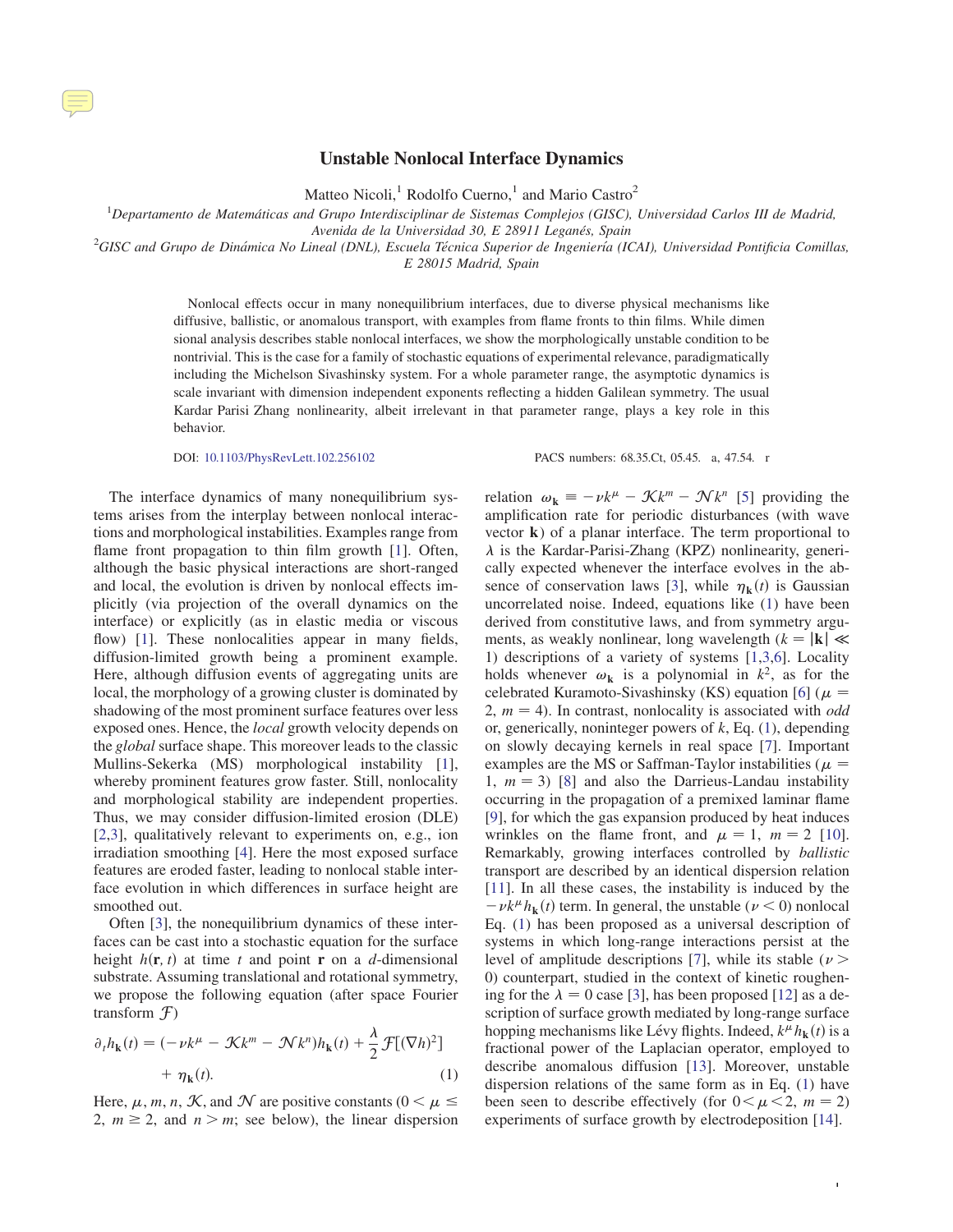While the stable version of Eq. ([1\)](#page-0-0) leads to scale invariant interfaces whose critical exponents follow from dimensional analysis for  $\mu = 1$  [\[2](#page-3-1)], and can be obtained<br>analytically for generic  $\mu$  [15] the behavior for the unanalytically for generic  $\mu$  [[15\]](#page-3-14), the behavior for the unstable cases has remained poorly understood. In this work, we show that they are novel and unexpected, having a number of remarkable features. While, as in the KS system, the KPZ nonlinearity stabilizes the short time instability, now it *does not* control the asymptotic scaling for a whole parameter range. This is, rather, controlled by the  $-\nu k^{\mu} \hat{h}_{k}(t)$  term, and differs from that of the stable (DLE-<br>type) case because (i) it does not follow from dimensional type) case because (i) it does not follow from dimensional analysis, (ii) it is  $d$ -independent, and (iii) associated with a Galilean invariance that is hidden (nonexplicit) in Eq. ([1\)](#page-0-0).

In order to be specific, we will consider the cases for which  $m = 2$ , and  $0 < \mu \le 2$ . We have checked that the long-distance properties are unmodified for stabilizing long-distance properties are unmodified for stabilizing terms with  $m > 2$  and for nonzero  $\mathcal{N}$ . Note that, while the  $\mu = 2$  limit of Eq. [\(1](#page-0-0)) (in the unstable case) is the (noisy) KS equation cases with  $\mu < 2$  correspond to (noisy) KS equation, cases with  $\mu < 2$  correspond to superdiffusive surface relaxation. A conspicuous instance is  $\mu = 1$ , for which relaxation is ballistic, with Eq. [\(1](#page-0-0)) becoming a *stochastic* generalization of the Michelsonbecoming a stochastic generalization of the Michelson-Sivashinsky (SMS) equation, derived, e.g., for reactive infiltration in porous media [\[16](#page-3-15)]. In the deterministic case ( $\eta = 0$ ), it was obtained [[10\]](#page-3-9) for premixed laminar flames near instability onset. Now  $\omega_k$  incorporates the

<span id="page-1-0"></span>

<span id="page-1-1"></span>FIG. [1](#page-0-0) (color online).  $S(k, t)$  curves for Eq. (1)  $(d = 1)$  with  $\mu = 1$  (times between  $t = 200$  and  $t = 2000$ , bottom to top) (a), and  $\mu = 1/2$  (times between  $t = 20$  and  $t = 100$ ) (b). In each and  $\mu = 1/2$  (times between  $t = 20$  and  $t = 100$ ) (b). In each panel the stable case is the (single color) lower set of curves and panel the stable case is the (single color) lower set of curves and the unstable case is the (two color) upper set. Insets provide  $W(t)$ vs  $t$  for the unstable (lower curve, lower right axes) and stable (upper curve, upper left axes) conditions. Parameters are  $|\nu|$  =  $\mathcal{K} = \lambda = 1$  and  $D = 10^{-2}$  (a) and 10<sup>-4</sup> (b) ( $D = 1$  for the stable conditions). System size is  $L = 2^{14}$ , except for the un stable cases  $L = 2^{10}$  (a) and  $2^{13}/5$  (b). All axes are in arbitrary units. In each case  $k_{\text{max}} = \pi / \Delta x$  with  $\Delta x$  the space discretiza tion unit.

Darrieus-Landau instability, with  $K$  being related with the Markstein length in the combustion problem [\[9](#page-3-8)].

We can thus gain insight into the dynamics described by Eq. ([1\)](#page-0-0) by first considering the  $\mu = 1$  SMS case. For convenience notice that for  $\mathcal{N} = 0$  Eq. (1) depends on convenience, notice that, for  $\mathcal{N} = 0$ , Eq. ([1](#page-0-0)) depends on a single independent parameter after appropriate rescaling of  $h$ ,  $k$ , and  $t$ ; we choose it to be the noise amplitude  $D$ . We show in Fig. [1](#page-1-0) the evolution of the global surface roughness  $W(t)$  (root mean square fluctuation of the surface height) as computed from a numerical integration of Eq. [\(1](#page-0-0)) with  $\mu = 1$ , using the pseudospectral method described in [8,17]. As we see linset of Fig. 1(a)], in the unstable case [\[8](#page-3-7),[17\]](#page-3-16). As we see [inset of Fig.  $1(a)$ ], in the unstable case an initial transient is followed by a fast increase of W due to the linear instability, that is followed by power law growth of the form  $W(t) \sim t^{\beta}$  with  $\beta = 1.14$ .<br>Qualitatively and similarly to the KS system nonlinear Qualitatively, and similarly to the KS system, nonlinear effects stabilize the morphological instability, although they do not operate in exactly the same fashion, as suggested by the noiseless limits: while nonlinear cell interaction leads to spatiotemporal chaos in the KS case [\[3](#page-3-2),[6\]](#page-3-5), the (long time) nonlinear shape reached for the MS equation is a giant cusp that responds to noisy perturbations by creation or annihilation of smaller cusps [[18\]](#page-3-17). Quantitatively, the value of  $\beta$  signals very fast growth in the context of surface kinetic roughening [[3\]](#page-3-2), but Fig. [1](#page-1-0) proves it to be associated with genuine surface scale invariant behavior. The power spectral density or surface height structure factor  $S(k, t) = \langle h(k, t)|^2 \rangle$  is shown in Fig. [1\(a\)](#page-1-1) for different times (two-color set of curves). While short times are dominated by the peak associated with the linear instability, for longer times the  $S(k, t)$ curves actually fulfill the Family-Vicsek scaling ansatz [\[3](#page-3-2)], leading to asymptotic scaling of the form  $S(k, t \rightarrow$  $\infty$ ) ~ 1/k<sup>2 $\alpha$ +d</sup> with a value of the roughness exponent that we estimate from data collapse [\[3](#page-3-2)] as  $\alpha =$  $1.05 \pm 0.05$ . Likewise we estimate a dynamic exponent value  $z = 0.92 \pm 0.05$ . These values contrast strongly with those of the stable case [[2,](#page-3-1)[3](#page-3-2)],  $\alpha = 0$  and  $z = 1$ , implying  $\beta = \alpha/z = 0$ , namely, logarithmic increase of the roughness; see the upper curve in the inset of Fig. [1\(a\)](#page-1-1).

Numerically, for the unstable condition we obtain exponent values compatible with  $\alpha + z = 2$ , and  $z = \mu$ .<br>Moreover these equalities hold in higher dimensions as Moreover, these equalities hold in higher dimensions, as can be checked in [\[19](#page-3-18)] for the  $(\mu = 1)$   $(2 + 1)$ -<br>dimensional case where we obtain  $\alpha = 1.10 \pm 0.05$   $z =$ dimensional case, where we obtain  $\alpha = 1.10 \pm 0.05$ ,  $z =$  $0.90 \pm 0.05$ . In general, the large value of the roughness exponent implies a strong persistence in the height fluctuations, leading to suppression of small surface features. Actually, for  $\alpha = 1$  the surface height field is a self-similar (rather than self-affine) fractal, related with the disordered but somehow hierarchical morphologies (small cusp mo-tion [\[18](#page-3-17)]) that are produced [[20](#page-3-19)]. On the other hand,  $z = 1$ relates with the ballistic nature of the surface relaxation mechanism implied by the  $-\nu k h_k(t)$  term in the evolution equation. Experimental realizations of these scaling relations are available, e.g., for plasma-etched Si(100) interfaces  $\alpha = 0.96$  and  $z = 1.05$  [\[21](#page-3-20)].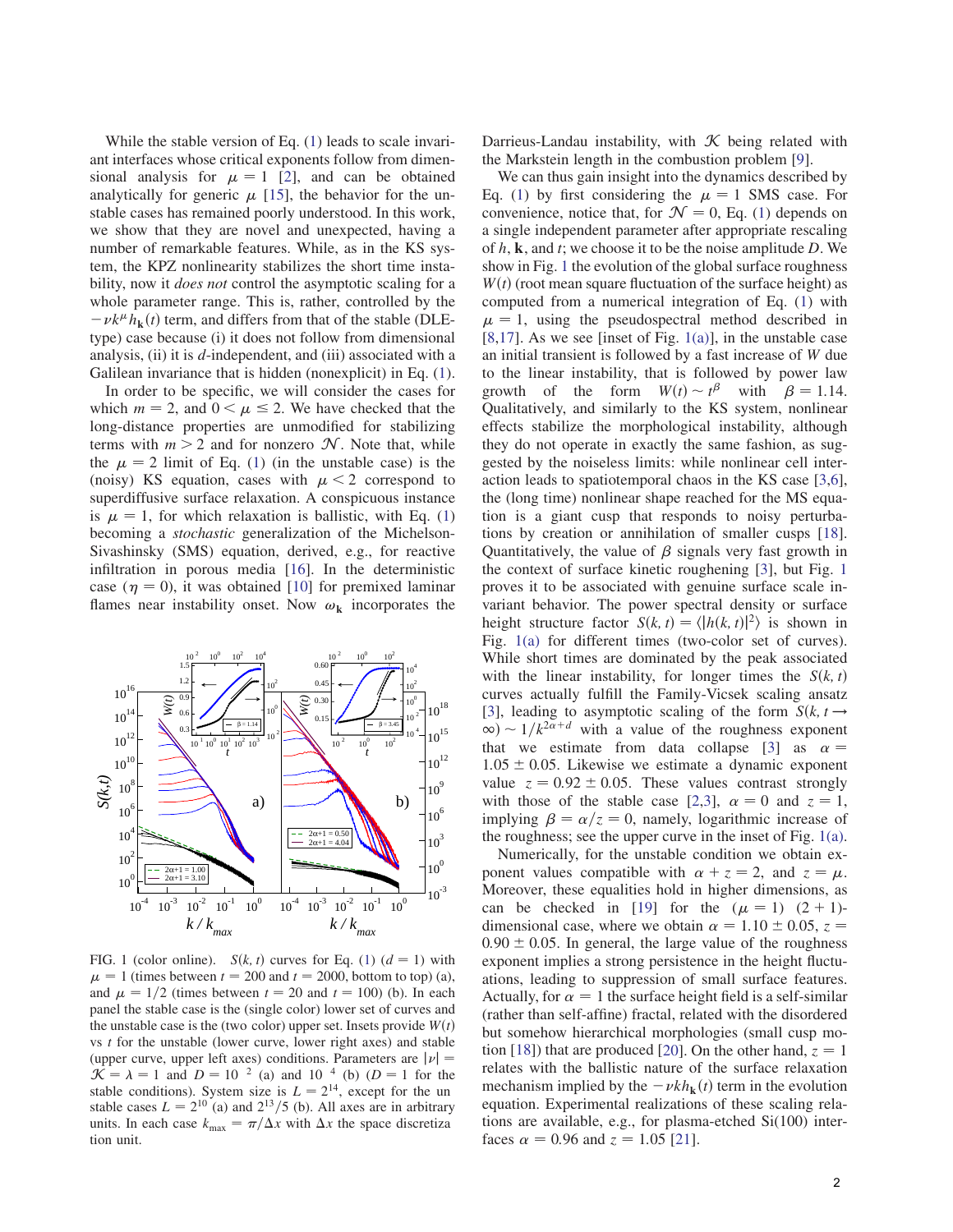We have also studied Eq. [\(1](#page-0-0)) for other values of  $\mu$ , both for  $(1 + 1)$ - and  $(2 + 1)$ -dimensional systems. Results are shown in Fig. [1\(b\)](#page-1-1) and [[19\]](#page-3-18) for  $\mu = 1/2 < 1$ , that corre-<br>sponds to an unexplored (to our knowledge) instance of sponds to an unexplored (to our knowledge) instance of unstable superballistic (Lévy flight type) interface relaxation [[12\]](#page-3-11). As we see in the figures, the qualitative behavior is similar to the SMS ( $\mu = 1$ ) case, especially at large<br>length scales. Quantitatively we obtain  $\alpha = 1.52 \pm 0.03$ length scales. Quantitatively, we obtain  $\alpha = 1.52 \pm 0.03$ ,  $z = 0.44 \pm 0.03$  in  $d = 1$  and  $\alpha = 1.55 \pm 0.05$ ,  $z =$  $0.45 \pm 0.05$  in  $d = 2$ . As a reflection of the strong relaxation mechanism note, however, how  $S(k, t)$  increasingly approaches for long times and high  $k$  the power law that sets in at large distances, leading eventually to a single power law describing the whole range of scales in the system. This contrasts markedly with the time evolution of the power spectrum for local interfaces (even in the unstable case) displaying crossover phenomena [\[3](#page-3-2)], and even with the SMS behavior. On the other hand, the roughness and dynamic exponents change quantitatively as compared with the latter, albeit still fulfilling the d-independent scaling relations  $z = \mu$  and  $\alpha + z = 2$ . In our simulations<br>this seems to be the case for all values  $0 \le \mu \le z_{\text{VPR}}(d)$ this seems to be the case for all values  $0 < \mu < z_{KPZ}(d)$ ,<br>where  $z_{VZ}(d)$  is the dynamic exponent of the KPZ equawhere  $z_{KPZ}(d)$  is the dynamic exponent of the KPZ equation for d-dimensional substrates  $\left(\frac{3}{2} \text{ for } d = 1, 1.61 \text{ for } \right)$  $d = 2$  [\[22](#page-3-21)]). At each  $d(= 1, 2)$ , we obtain  $\alpha$  and z exponents that take (d-dependent) KPZ values for  $z_{KPZ}(d) \leq$  $\mu \le 2$  [\[23](#page-3-22)]. Note that  $\mu \to 2^-$  is not a well-defined limit<br>for fixed  $m = 2$   $\mathcal{N} = 0$ . In this case, we allow e.g. for for fixed  $m = 2$ ,  $\mathcal{N} = 0$ . In this case, we allow, e.g., for  $\mathcal{N} \neq 0$  with  $n = 4$  [\[5](#page-3-4)], the  $\mu = 2$  limit becoming the stochastic KS equation. In the noisy case, the scaling stochastic KS equation. In the noisy case, the scaling properties are indeed expected to be those of the KPZ equation  $[24,25]$  $[24,25]$  $[24,25]$  $[24,25]$ .

Note that the exponent relation  $\alpha + z = 2$  is well known to be associated with the Galilean invariance of the KPZ equation [[3](#page-3-2)[,26](#page-3-25)]. In our case it comes as a surprise since power counting arguments [\[2](#page-3-1),[3\]](#page-3-2) suggest the irrelevance of the KPZ nonlinearity. Indeed, if we rescale  $\tilde{h}(\mathbf{r}, t) =$  $b^{-\alpha}h(br, b^{z}t)$  with  $b>1$ , then  $\tilde{h}$  satisfies Eq. ([1\)](#page-0-0) with modified parameters  $\tilde{p} = b^{z-\mu} \nu$ ,  $\tilde{\mathcal{K}} = b^{z-2}\mathcal{K}$ ,  $\tilde{\lambda} = b^{z+z-2}\lambda$  and  $\tilde{D} = b^{z-2\alpha-d}D$  Since *u* is the most relevant  $b^{\alpha+z-2}\lambda$ , and  $\tilde{D} = b^{z-2\alpha-d}D$ . Since  $\nu$  is the most relevant parameter, scale invariance is expected with  $z = \mu$  and  $z = 2\alpha + d$ . The latter relation is hyperscaling associated  $z = 2\alpha + d$ . The latter relation is hyperscaling, associated with nonrenormalization of the noise amplitude, given that the  $\mathcal{K} = \mathcal{N} = \lambda = 0$  limit of Eq. ([1\)](#page-0-0) is variational and has (in the stable case) the asymptotic height distribution  $P[h] \propto \exp[(-\nu/2) \int k^{\mu} |h_{\mathbf{k}}|^2 d\mathbf{k}]$ . Indeed, all these prop-<br>erties are fulfilled for  $\nu > 0$  e.g., the ensuing *negative* erties are fulfilled for  $\nu > 0$ , e.g., the ensuing *negative* values of  $\alpha = (\mu - d)/2$  for small enough  $\mu$  signalling<br>flat interfaces for  $d \ge 1$  (see insets of Fig. 1 and [19]) flat interfaces for  $d \ge 1$  $d \ge 1$  (see insets of Fig. 1 and [\[19](#page-3-18)]) [\[2](#page-3-1),[12](#page-3-11)[,15](#page-3-14)]. Moreover, these results for the morphologically stable condition suggest that Eq. [\(1](#page-0-0)) is *not* Galilean invariant [[8\]](#page-3-7), as confirmed through the usual tilt transformation [\[3](#page-3-2)].

In order to account for the scaling properties of the unstable condition we thus need to improve on the previous dimensional analysis. To this end, we perform a dynamic <span id="page-2-3"></span>renormalization group (DRG) study of Eq. ([1\)](#page-0-0) for  $m = 2$ and  $\mathcal{N} = 0$ . Following the standard procedure [[26](#page-3-25)[,27](#page-3-26)], we arrive at the following one loop RG parameter flow for arbitrary d:

<span id="page-2-1"></span>
$$
\frac{d\nu}{dl} = \nu[z - \mu], \qquad \frac{d\lambda}{dl} = \lambda[\alpha + z - 2], \qquad (2)
$$

$$
\frac{d\mathcal{K}}{dl} = \mathcal{K} \bigg[ z - 2 - \frac{\lambda^2 D K_d}{4d} \frac{(d-2)\mathcal{K} + (d-\mu)\nu}{\mathcal{K}(\mathcal{K} + \nu)^3} \bigg], \quad (3)
$$

<span id="page-2-0"></span>
$$
\frac{dD}{dl} = D\bigg[z - 2\alpha - d + \frac{\lambda^2 D K_d}{4(\mathcal{K} + \nu)^3}\bigg],\tag{4}
$$

where the coarse graining is performed in an infinitesimal shell  $k \in [\Lambda(1 - dl), \Lambda]$  within the band of linearly stable<br>(large) wave vector values, we fix the lattice cutoff  $\Lambda = 1$ (large) wave vector values, we fix the lattice cutoff,  $\Lambda = 1$ ,<br>and  $K_i = 2/\Gamma (4\pi)^{d/2} \Gamma (d/2)$ ]. Naturally, Eqs. (2)–(4) genand  $K_d = 2/[(4\pi)^{d/2}\Gamma(d/2)]$  $K_d = 2/[(4\pi)^{d/2}\Gamma(d/2)]$  $K_d = 2/[(4\pi)^{d/2}\Gamma(d/2)]$ . Naturally, Eqs. [\(2](#page-2-0))–(4) generalize the KPZ flow for nonzero u and inherit the known eralize the KPZ flow for nonzero  $\mu$  and inherit the known analytical limitations of the latter [\[3](#page-3-2),[27\]](#page-3-26). Still, they carry valuable information. Thus, a detailed analysis yields the same fixed point structure as for the KPZ equation, with the addition of two new nontrivial fixed points. One is associated with hyperscaling  $(z = \mu, z = 2\alpha + d)$  and corre-<br>sponds to the stable interfaces while the second one sponds to the stable interfaces, while the second one implements Galilean invariance ( $z = \mu$ ,  $\alpha + z = 2$ ), and is the one found in our simulations for the morphologically is the one found in our simulations for the morphologically unstable condition. For  $d = 1$  and increasing  $\mu$ , this fixed<br>point merges with the KPZ one at exactly  $\mu = z_{\text{true}}(1)$ point merges with the KPZ one at exactly  $\mu = z_{\text{KPZ}}(1)$ ,<br>losing stability in favor of the latter for larger values losing stability in favor of the latter for larger values  $z_{KPZ}(1) \leq \mu \leq 2$ , justifying our numerical observation of **EV** scaling in this range of  $\mu$ . For  $d = 2$  as it is well KPZ scaling in this range of  $\mu$ . For  $d = 2$ , as it is well known the KPZ fixed point is at infinity while the Galilean known, the KPZ fixed point is at infinity while the Galilean fixed point remains finite only up to  $\mu = 4/3 < z_{KPZ}(2)$ .<br>Our simulations indicate KPZ scaling for  $z_{WZ}(2) < \mu <$ Our simulations indicate KPZ scaling for  $z_{KPZ}(2) < \mu \leq$ 2. In general for  $d = 1, 2$ , the competition between the noise and the nonlinear terms [28] induces the KPZ value noise and the nonlinear terms [\[28](#page-3-27)] induces the KPZ value for the roughness exponent which, combined with Galilean invariance, yields  $\nu$  irrelevant for  $\mu \geq z_{KPZ}(d)$  (albeit still<br>without  $\nu$  renormalization, at variance with the KS case without  $\nu$  renormalization, at variance with the KS case

<span id="page-2-2"></span>

FIG. 2 (color online). Summary of scaling properties of Eq. [\(1\)](#page-0-0) for  $\mu \in (0, 2]$ , extrapolated to general d. MS KPZ has  $\mu = 1$ ,<br>m = 3.181, being asymptotically equivalent to the SMS equation  $m = 3$  [\[8\]](#page-3-7), being asymptotically equivalent to the SMS equation. KS denotes the *noisy* KS equation.  $3/2 \le z_{KPZ}(d)$  increases for increasing  $d \ge 1$  [\[22\]](#page-3-21).